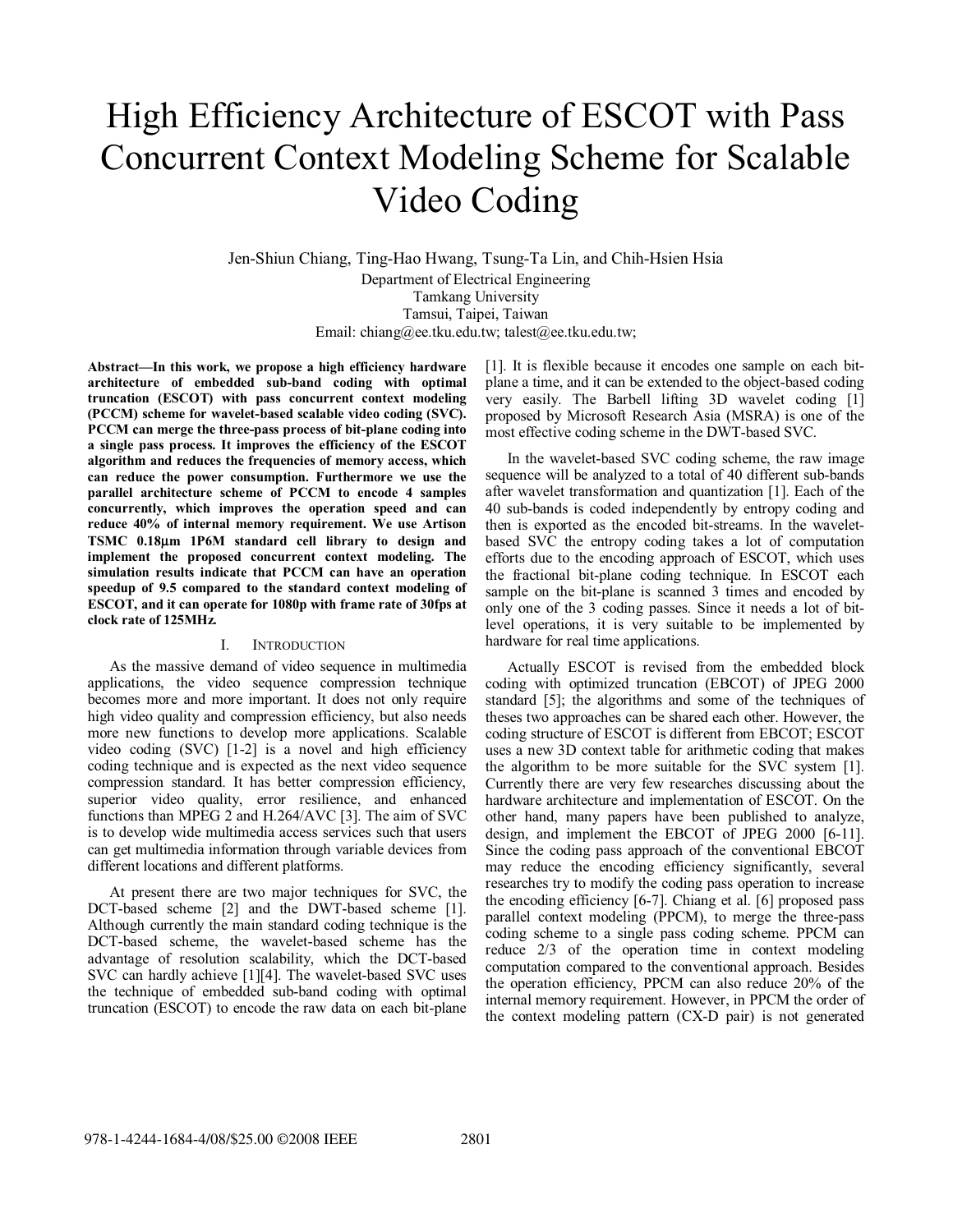

following the order of the JPEG 2000 standard, and paper [6] proposed pass switch arithmetic encoder (PSAE) to finish the arithmetic encoding.

Like EBCOT, the context modeling of ESCOT needs 3 coding passes to encode a code sample, and it may waste the computation time and memory access time. In this paper, we propose a new context modeling algorithm and architecture called pass concurrent context modeling (PCCM) to increase the encoding efficiency and throughput of ESCOT. Like PPCM and CBCM [7] of EBCOT, PCCM merges the 3-pass coding to a single pass coding. Besides, PCCM encodes 4 samples concurrently to increase the context modeling operation speed further. The PCCM can have higher efficiency than that of CBCM. The requirement of the internal memory can be reduced about 40% compared to the conventional approach. Both operation efficiency and hardware cost of PCCM can be improved significantly.

# II. CONTEXT MODELING AND PSAE FOR ESCOT

In the wavelet-based SVC, after the DWT transformation and quantization, the data in each sub-band are encoded by ESCOT. During the encoding process, it uses the orientationinvariant property of DWT to reduce the categories of the subband to simplify the encoding operation. Each sub-band is divided into several non-overlapped code blocks when processing ESCOT encoding. The code block is encoded by fractional bit-plane coding and arithmetic coding, and therefore each code block must be divided into one sign bitplane and several magnitude bit-planes. ESCOT encodes the samples bit-plane by bit-plane. The data hierarchy for ESCOT is shown in Fig. 1.

# *A. Context Modeling for ESCOT*

In ESCOT the encoding sequence is from the MSB bitplane to the LSB bit-plane. The encoding sequence in each magnitude bit-plane is according to the significance,  $\sigma$ (significant state variable), of the samples and can be classified into three passes. Each sample in the magnitude bitplane has its own  $\sigma$ . The initial value of  $\sigma$  is set to 0. During the encoding process in each bit-plane, if the value of the sample is 1,  $\sigma$  is set to 1 (significant). The significant state variable  $\sigma$  will become the initial value of the significant state variable σ for encoding the following bit-plane. After finishing encoding all the bit-planes,  $\sigma$  is reset to 0 for the next code block encoding. There are 3 kinds of coding methods in the context modeling of ESCOT, zero coding (ZC), sign coding (SC), and magnitude refinement (MR) coding, and the processing conditions of these 3 coding methods are described as follows:

• Zero coding (ZC): When  $\sigma = 0$  regardless of the current sample is going to become significant or not,



TABLE I. MEMORY SIZE FOR BIT-PLANE AND STATE VARIABLE

| Category         | Variable | <b>Description</b>              | Size (bits)       |
|------------------|----------|---------------------------------|-------------------|
| <b>Bit-Plane</b> | Vp       | Magnitude bit plane             | 4K×frame          |
| Data             |          | Sign bit plane                  | $4K \times$ frame |
| Coding           |          | Significance state              | 4K×frame          |
| <b>State</b>     | $\sigma$ | Refinement state                | 4K×frame          |
| <b>Variable</b>  | π        | Bit-plane relationship variable | $4K \times$ frame |

the current sample is coded by ZC. ZC also uses the significant information of the surrounding neighbors, as shown in Fig. 2, to encode the current sample.

- Sign coding (SC): When  $\sigma$  is changed from 0 to 1 in the current sample, it encodes the sign information by SC.
- Magnitude refinement (MR) coding: When  $\sigma = 1$ , it encodes the current sample by MR coding.

In the fractional bit-plane coding, each sample on the bitplane should be scanned sequentially 3 times and encoded by only one of the three passes. The coding details of the three passes are described as follows:

- Significance Propagation Pass (or called Pass 1): Pass 1 processes the current sample that is not significant  $(\sigma = 0)$  and at least one of the surrounding neighbors (the relationship of the current sample and its surrounding neighbors is as shown in Fig. 2) is significant ( $\sigma$ n = 1). It executes ZC coding first. If this sample becomes significant, it executes SC coding.
- Magnitude Refinement Pass (or called Pass 2): Pass 2 processes the current sample with  $\sigma = 1$ , and it executes MR coding.
- Normalization Pass (or called Pass 3): Pass 3 processes the current sample that is belonged to neither Pass 1 nor Pass 2. It executes the same coding processes as Pass 1.

In ESCOT it needs 5 blocks of memory to store bit-plane data and state variables for coding pass checking and encoding operations. Each block of memory takes 4K×(frame number) bits. The detail state variables and the corresponding memory size are shown in Table I. Vp and  $\gamma$  are used to record the current sample value and its sign.  $\sigma$  and  $\sigma$ 2 record the significant state and first refinement state, respectively.  $\pi$  is used to record the sample that has been encoded by certain pass or not to prevent being re-encoded by another pass.

# *B. Pass Switch Arithmetic Coding (PSAE)*

Arithmetic encoding (AE) is the core of entropy coding. It encodes the data according to the appearance probability of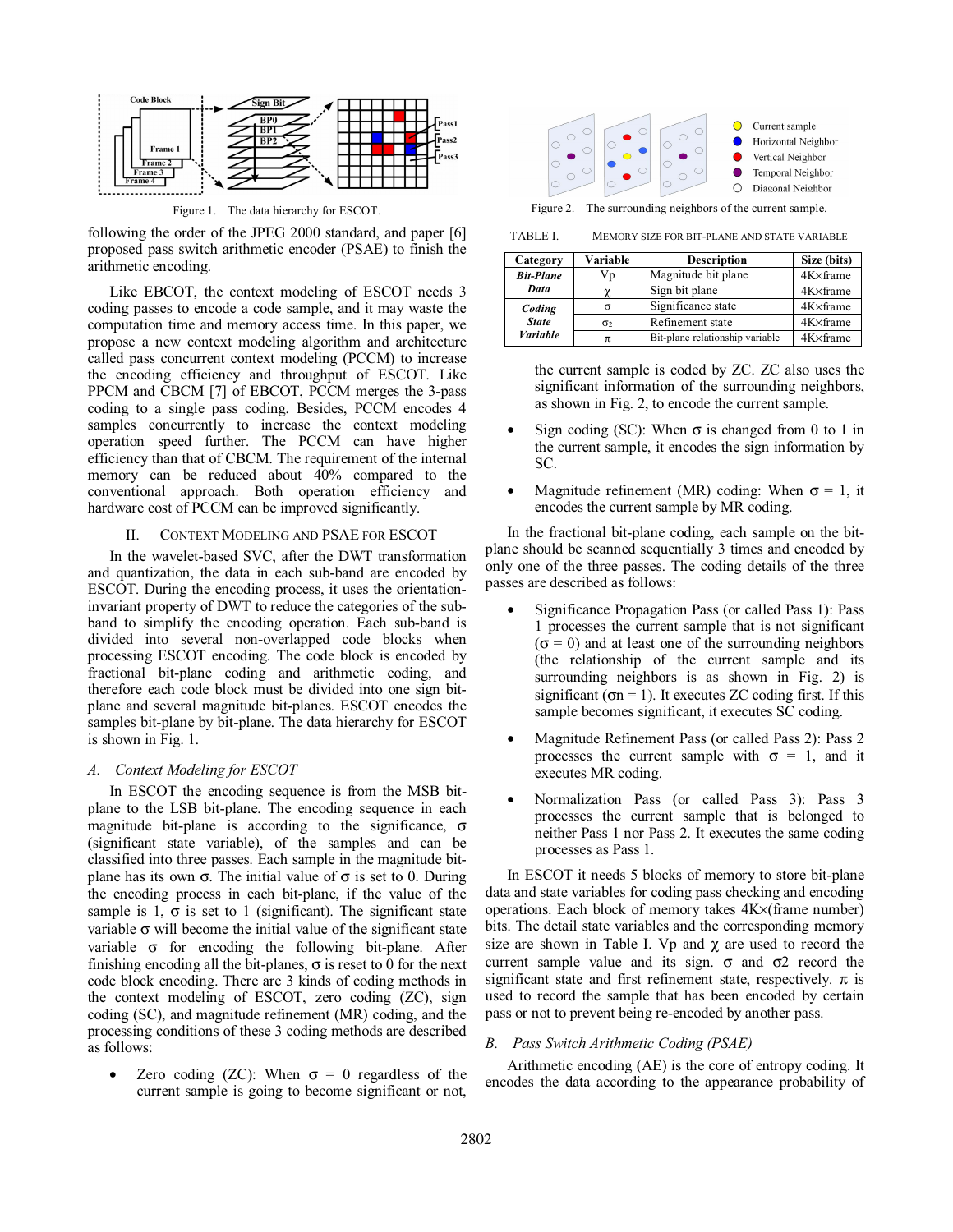

Figure 4. The coding decision flow.

the sample. The AE of ESCOT is the same as that of EBCOT, and here we adopt the PSAE proposed by Chiang *et al.* [6] for the proposed PCCM. The detail of PSAE can be referred to [6], and the block diagram of PSAE is shown in Fig. 3.

#### III. PASS CONCURRENT CONTEXT MODELING

ESCOT uses coding pass approach to encode the sample data. In the context modeling processing each sample is scanned 3 times, and the sample is encoded by its own pass and skips the other two passes. Since only 1/3 of the operations are valid, 2/3 of the operations and memory access times are wasted. In order to increase the operation efficiency and speed, we propose a new context modeling approach, pass concurrent context modeling (PCCM), to compute the context modeling. PCCM tries to merge the three coding pass operations to a single pass operation to improve the coding efficiency. Furthermore PCCM can process 4 samples in consecutive 4 frames concurrently to increase the operation speed.

# *A. Coding pass merging*

The coding pass decision flow is shown in Fig. 4. In Fig. 4,  $\sigma_N$  indicates the significant state of the surrounding neighbors of the current sample. In order to allow the encoding sample not to wait till the finish of the operation of the surrounding neighbor samples (especially those samples have not been scanned but the belonged passes are less than the current sample), we must predict the significant states of the surrounding samples. Actually there are two kinds of



TABLE II. THE SIGNIFICANT STATE SELECTION IN CODING PASSES

|                         | <b>Significant State Selection</b> |                        |                     |  |
|-------------------------|------------------------------------|------------------------|---------------------|--|
| usage                   | Coded samples                      | <b>Current samples</b> | Un-coded<br>samples |  |
| $\sigma_{v}$ Prediction | $\sigma_{v}$                       |                        |                     |  |
| Pass 1 coding           | $\sigma_v$                         |                        |                     |  |
| Pass 2 coding           | σ.,                                | $\sigma_{v}$           |                     |  |
| Pass 3 coding           |                                    | σ.                     |                     |  |

predicted significant states. One is processed by Pass1 called virtual significant state,  $\sigma_{v}$ . The other is processed by Pass 3, and this kind of significant state can be calculated by logic OR of the current  $\sigma$  and Vp. The Pass 2 operation does not change the value of the significant state, and therefore we do not need to do prediction and the value of the significant state is equal to that of the virtual significant state.

For predicting  $\sigma_{v}$  we must use  $\sigma$  to decide whether the sample is belonged to Pass 1. If this sample is belonged to Pass 1 and  $Vp = 1$ , the significant sate of this sample is set to 1 in Pass 1. If the significant sate of this sample becomes 1 before the Pass 1 encoding, it is still significant after the Pass 1 encoding. We can use the following equation to find  $\sigma_{v}$ .

$$
\sigma_v = (\text{the sample belonged to Pass 1 & Vp}) \parallel \sigma ; = ((\sigma_N & \sigma_j & Vp) \parallel \sigma = (\sigma_N & Vp) \parallel \sigma \qquad (1)
$$

The neighbors of the current encoding sample can be classified into two categories, coded samples and un-coded samples, as shown in Fig. 5. The prediction of the significant states of the coded samples and un-coded samples is different. The significant state selection in different coding pass is shown in Table II.

In ESCOT,  $\sigma$  and  $\sigma_2$  are used to record the significant state and first refinement state, respectively. When analyzing  $Vp, \sigma$ , and  $\sigma_2$ , we find  $\sigma_2(t)$  is equal to  $\sigma(t-1)$  and the relationship graph is shown in Fig. 6.  $\sigma(t)$  can be calculated from (2).

$$
\sigma(t) = \sigma(t - 1) || Vp(t) = \sigma_2(t) || Vp(t)
$$
 (2)

Since  $\sigma$  can be calculated by  $\sigma_2$  and Vp, we do not need to store the  $\sigma$  values and the memory for  $\sigma$  can be removed. Totally the PCCM architecture can save 40% of internal memory compared to the ESCOT standard